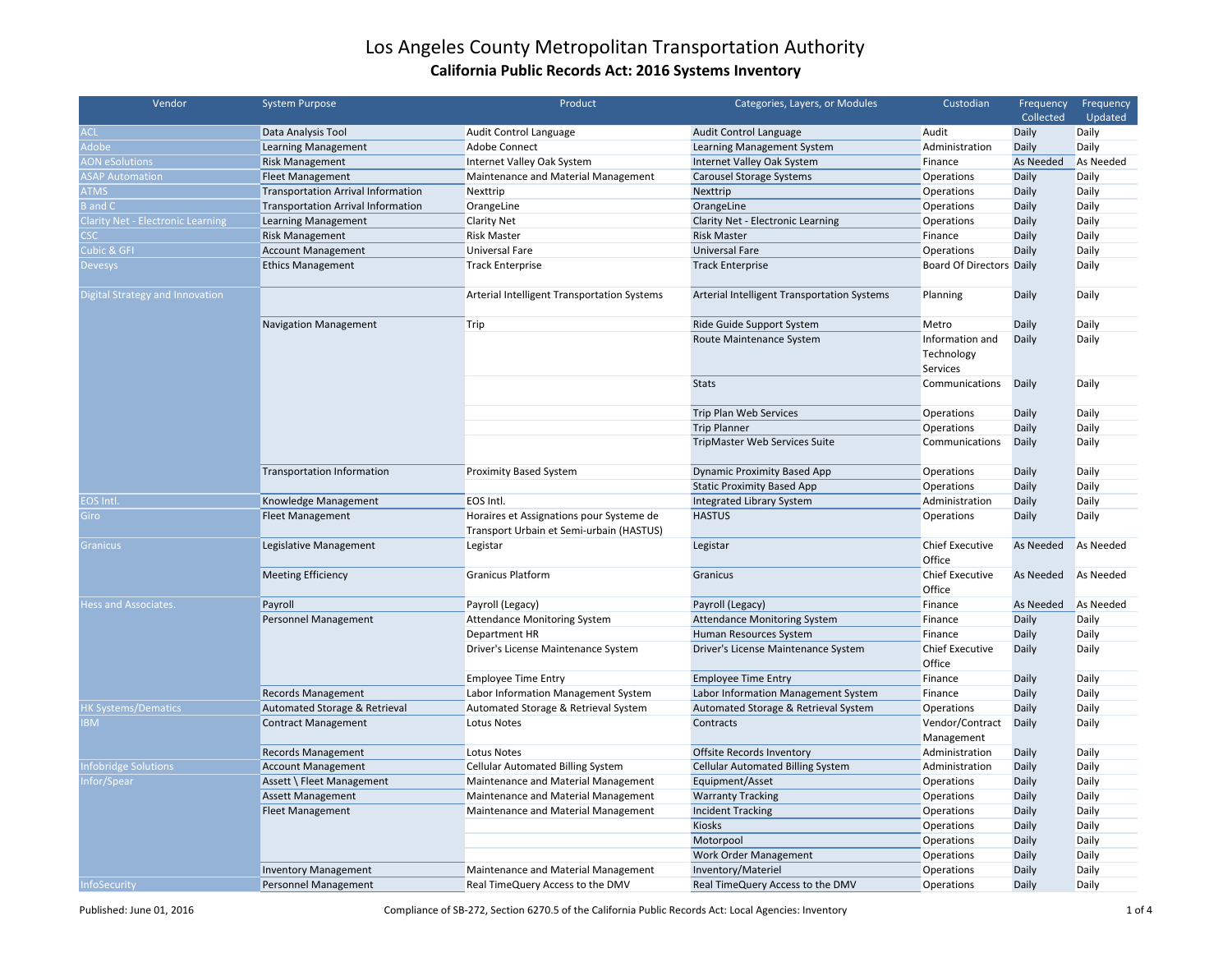| Vendor              | <b>System Purpose</b>                   | Product                                         | Categories, Layers, or Modules                                                        | Custodian                                 | Frequency | Frequency |
|---------------------|-----------------------------------------|-------------------------------------------------|---------------------------------------------------------------------------------------|-------------------------------------------|-----------|-----------|
|                     |                                         |                                                 |                                                                                       |                                           | Collected | Updated   |
| M3                  |                                         | <b>Question Mark Perception</b>                 | <b>Question Mark Perception</b>                                                       | Operations                                | Daily     | Daily     |
|                     | <b>Fleet Management</b>                 | <b>Decision Support System</b>                  | <b>Decision Support System</b>                                                        | Operations                                | Daily     | Daily     |
|                     |                                         | Maintenance and Material Management             | <b>Carousel Storage Systems</b>                                                       | Operations                                | Daily     | Daily     |
|                     |                                         | Schedule Development and Reporting              | <b>Basic Operating Schedule Reporting</b>                                             | Operations                                | Daily     | Daily     |
|                     |                                         | Scheduling System Administration                | Scheduling System Administration                                                      | Operations                                | Daily     | Daily     |
|                     |                                         | TRANS19                                         | DATA-TRANS19                                                                          | Operations                                | Daily     | Daily     |
|                     | <b>Inventory Management</b>             | Excellus                                        | Excellus                                                                              | Vendor/Contract                           | Daily     | Daily     |
|                     |                                         |                                                 |                                                                                       | Management                                |           |           |
|                     | <b>Learning Management</b>              | <b>Operations Training and Tracking</b>         | <b>Operations Training and Tracking</b>                                               | Operations                                | Daily     | Daily     |
|                     | Personnel Management                    | Maintenance and Material Management             | Timekeeping                                                                           | Operations                                | Daily     | Daily     |
|                     | Propertey/Asset Management              | <b>Bus Stop Mangement System</b>                | <b>Bus Stop Mangement System</b>                                                      | Operations                                | Daily     | Daily     |
|                     |                                         | Rail Yard Management System                     | Rail Yard Maps                                                                        | Operations                                | Daily     | Daily     |
| <i><b>Aetro</b></i> |                                         |                                                 | Countywide Planning & Programming Database Countywide Planning & Programming Database | Planning                                  | Daily     | Daily     |
|                     |                                         |                                                 | <b>Project Status Reporting Application</b>                                           | Planning                                  | Daily     | Daily     |
|                     | <b>Account Management</b>               | Automated Charge Back System                    | Automated Charge Back System                                                          | Finance                                   | Daily     | Daily     |
|                     |                                         | Automated Position Reconciliation System        | Automated Position Reconciliation System                                              | Finance                                   | Daily     | Daily     |
|                     |                                         | <b>Budget Information &amp; Analysis System</b> | <b>Budget Information &amp; Analysis System</b>                                       | Finance                                   | Daily     | Daily     |
|                     |                                         | Cash Counting OPS                               | Cash Counting OPS                                                                     | Operations                                | Daily     | Daily     |
|                     |                                         | Fare Media Reconciliation System                | Fare Media Reconciliation System                                                      | Operations                                | Daily     | Daily     |
|                     |                                         | Metro Mail                                      | Metro Mail                                                                            | Operations                                | Daily     | Daily     |
|                     | <b>Asset Management</b>                 | Facilities Accessibility Inventory Management   | <b>Facilities Accessibility Inventory Management</b>                                  | <b>Chief Executive</b><br>Office          | Daily     | Daily     |
|                     | <b>Audit Management</b>                 | Pre-Qualifications Information Systems          | Pre-Qualifications Information Systems                                                | Administration                            | Daily     | Daily     |
|                     | <b>Budget Monitoring &amp; Tracking</b> | <b>Budget Trak</b>                              | <b>Budget Trak</b>                                                                    | Information and<br>Technology<br>Services | Daily     | Daily     |
|                     | <b>Community Engagement</b>             | <b>CCMS</b>                                     | Diversity & Economic Opportunity Compliance                                           | Administration                            | Daily     | Daily     |
|                     | <b>Contract Management</b>              | California Unified Certification Program        | California Unified Certification Program                                              | Administration                            | Daily     | Daily     |
|                     |                                         | <b>Small Business Certification</b>             | <b>Small Business Certification</b>                                                   | Administration                            | Daily     | Daily     |
|                     | <b>Ethics Management</b>                | Lobbyist Registration System                    | Lobbyist Registration System                                                          | <b>Board Of Directors Daily</b>           |           | Daily     |
|                     | <b>Fleet Management</b>                 | <b>Bus Rollout Vehicles</b>                     | <b>Bus Rollout Vehicles</b>                                                           | Operations                                | Daily     | Daily     |
|                     |                                         | <b>Mystery Rider Evaluation</b>                 | <b>Mystery Rider Evaluation</b>                                                       | Administration                            | Daily     | Daily     |
|                     |                                         | Schedule Checking Management System             | Schedule Checker Management                                                           | Operations                                | Daily     | Daily     |
|                     |                                         | Schedule Development and Reporting              | <b>Basic Operating Schedule Reporting</b>                                             | Operations                                | Daily     | Daily     |
|                     |                                         | Vehicle Accident Management System              | Rail Efficiency                                                                       | Operations                                | Daily     | Daily     |
|                     | Human Resource Management               | Metro Applicant Tracking System                 | Metro Applicant Tracking System                                                       | Administration                            | Daily     | Daily     |
|                     |                                         | <b>Transit Subsidy</b>                          | <b>Transit Subsidy</b>                                                                | Administration                            | Daily     | Daily     |
|                     | <b>IT Ticket Management</b>             | <b>HEAT</b>                                     | <b>Issue Tracking System</b>                                                          | Administration                            | Daily     | Daily     |
|                     | Knowledge Management                    | <b>Library Archives</b>                         | <b>Library Archives</b>                                                               | Administration                            | Daily     | Daily     |
|                     | Lost & Found Management                 | Lost And Found                                  | Lost And Found                                                                        | Operations                                | Daily     | Daily     |
|                     | <b>Navigation Management</b>            | Trip                                            | Alerts                                                                                | Communications                            | Daily     | Daily     |
|                     |                                         | Tripmaster                                      | Customer Information System (Tripmaster)                                              | Communications                            | Daily     | Daily     |
|                     | Personnel Management                    | Absences Affecting Vacation Accrual             | <b>Vacation Accrual</b>                                                               | Operations                                | Daily     | Daily     |
|                     |                                         | <b>Automated Bidding System</b>                 | <b>Automated Bidding System</b>                                                       | Operations                                | Daily     | Daily     |
|                     |                                         | <b>Bus Roadeo Management System</b>             | <b>Bus Roadeo Management System</b>                                                   | <b>Operations</b>                         | Daily     | Daily     |
|                     |                                         | <b>Employee Self Service</b>                    | <b>Employee Self Service-Parking</b>                                                  | Finance                                   | As Needed | As Needed |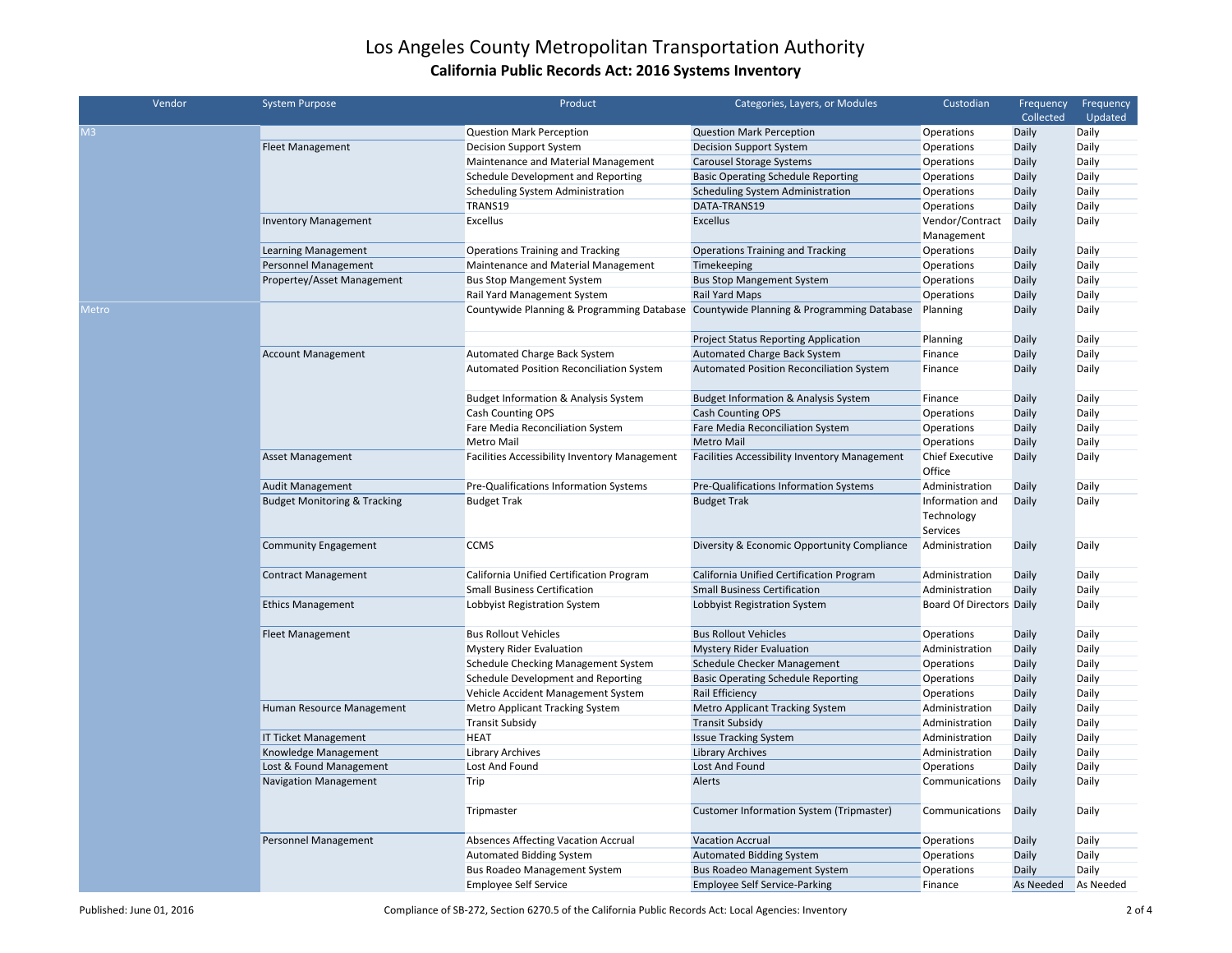| Vendor           | <b>System Purpose</b>      | Product                                     | Categories, Layers, or Modules                | Custodian                       | Frequency<br>Collected | Frequency<br>Updated |
|------------------|----------------------------|---------------------------------------------|-----------------------------------------------|---------------------------------|------------------------|----------------------|
|                  | Personnel Management       | <b>Grievance Tracking System</b>            | <b>Grievance Tracking System</b>              | Administration                  | Daily                  | Daily                |
|                  |                            | Individual Performance Plan                 | Individual Performance Plan                   | Administration                  | As Needed              | As Needed            |
|                  |                            | Universal Training and Tracking System      | Universal Training and Tracking System        | Administration                  | Daily                  | Daily                |
|                  | Program Management         | <b>Tap Card Distribution</b>                | <b>Tap Card Distribution</b>                  | Information and                 | Daily                  | Daily                |
|                  |                            |                                             |                                               | Technology                      |                        |                      |
|                  |                            |                                             |                                               | Services                        |                        |                      |
|                  | <b>Project Management</b>  | Call for Projects                           | Call for Projects                             | Planning                        | Daily                  | Daily                |
|                  |                            | Change Control System on the Web - CCS      | Change Control System on the Web - CCS        | Program                         | Daily                  | Daily                |
|                  |                            |                                             |                                               | Management                      |                        |                      |
|                  |                            | Conflict of Interest                        | Conflict of Interest                          | <b>Board Of Directors Daily</b> |                        | Daily                |
|                  |                            |                                             |                                               |                                 |                        |                      |
|                  | Propertey/Asset Management | Parcel Acquisition Management System        | Parcel Acquisition Management System          | Information and                 | Daily                  | Daily                |
|                  |                            |                                             |                                               | Technology                      |                        |                      |
|                  |                            |                                             |                                               | Services                        |                        |                      |
|                  |                            | Stops and Zones                             | Stops and Zones Maintenance DB                | Operations                      | Daily                  | Daily                |
|                  | <b>Risk Management</b>     | <b>Material Safety Data Sheets</b>          | <b>Material Safety Data Sheets</b>            | Chief Executive                 | Daily                  | Daily                |
|                  |                            |                                             |                                               | Office                          |                        |                      |
| <b>Microsoft</b> | <b>Content Management</b>  | Sharepoint                                  | Sharepoint (2010)                             | Administration                  | Daily                  | Daily                |
|                  | E-mail                     | Exchange                                    | Exchange                                      | Information and                 | Daily                  | Daily                |
|                  |                            |                                             |                                               | Technology                      |                        |                      |
|                  |                            |                                             |                                               | Services                        |                        |                      |
|                  |                            |                                             | Exchange 365                                  | Information and                 | Daily                  | Daily                |
|                  |                            |                                             |                                               | Technology                      |                        |                      |
|                  |                            |                                             |                                               | Services                        |                        |                      |
| None             | <b>Fleet Management</b>    | Rail Accident Summary Pub                   | Rail Accident Summary Pub                     | Operations                      | Daily                  | Daily                |
| Oracle, Inc.     |                            | Service Oriented Architecture               | Service Oriented Architecture                 | Administration                  | Daily                  | Daily                |
|                  | <b>Account Management</b>  | AP Automation                               | <b>AP Automation</b>                          | Finance                         | Daily                  | Daily                |
|                  |                            | <b>Balanced ScoreCard</b>                   | <b>Balanced ScoreCard</b>                     | Finance                         | Daily                  | Daily                |
|                  |                            | <b>E-Business Suite</b>                     | <b>General Ledger Module</b>                  | Finance                         | Daily                  | Daily                |
|                  |                            |                                             | <b>Grant Billing System</b>                   | Planning                        | Daily                  | Daily                |
|                  |                            |                                             | Payables Module                               | Finance                         | Daily                  | Daily                |
|                  |                            |                                             | <b>Project Accounting Module</b>              | Finance                         | Daily                  | Daily                |
|                  |                            |                                             | <b>Receivables Module</b>                     | Finance                         | Daily                  | Daily                |
|                  | <b>Asset Management</b>    | <b>E-Business Suite</b>                     | <b>Fixed Asset Module</b>                     | Finance                         | Daily                  | Daily                |
|                  | <b>Content Management</b>  | <b>Content Management</b>                   | <b>BLOG</b>                                   | Finance                         | Daily                  | Daily                |
|                  |                            | <b>Enterprise Content Management System</b> | Enterprise Content Management System          | Administration                  | Daily                  | Daily                |
|                  |                            |                                             | Oracle Web Center Content                     | Administration                  | Daily                  | Daily                |
|                  | <b>Contract Management</b> | <b>CIMS</b>                                 | <b>CIMS</b>                                   | Finance                         | Daily                  | Daily                |
|                  | Human Resource Management  | <b>E-Business Suite</b>                     | Human Resources System (Enterprise Oracle HR) | Finance                         | Daily                  | Daily                |
|                  |                            |                                             |                                               |                                 |                        |                      |
|                  |                            |                                             | <b>Oracle Self Service</b>                    | Administration                  | Daily                  | Daily                |
|                  |                            | <b>Flexible Spending</b>                    | <b>Flexible Spending</b>                      | Finance                         | Daily                  | Daily                |
|                  |                            | <b>Oracle Advanced Benefits</b>             | <b>Oracle Advanced Benefits</b>               | Finance                         | Daily                  | Daily                |
|                  |                            | Oracle Human Resources                      | <b>Oracle Human Resources</b>                 | Finance                         | Daily                  | Daily                |
|                  | Personnel Management       | <b>Identity Management</b>                  | <b>Identity Management</b>                    | Administration                  | Daily                  | Daily                |
|                  |                            | Oracle Access Manager                       | Oracle Access Manager                         | Administration                  | Daily                  | Daily                |
|                  | Procurement Management     | E-Business Suite                            | <b>Procurement Module</b>                     | Administration                  | Daily                  | Daily                |
|                  | <b>Project Management</b>  | <b>PMIS</b>                                 | <b>PMIS</b>                                   | Program                         | Daily                  | Daily                |
|                  |                            |                                             |                                               | Management                      |                        |                      |
|                  | Propertey/Asset Management | <b>E-Business Suite</b>                     | Real Estate Property Management System        | Vendor/Contract                 | Daily                  | Daily                |
|                  |                            |                                             |                                               | Management                      |                        |                      |
|                  | Vendor Management          | <b>E-Business Suite</b>                     | FIS/iSupplier Portal                          | Administration                  | Daily                  | Daily                |